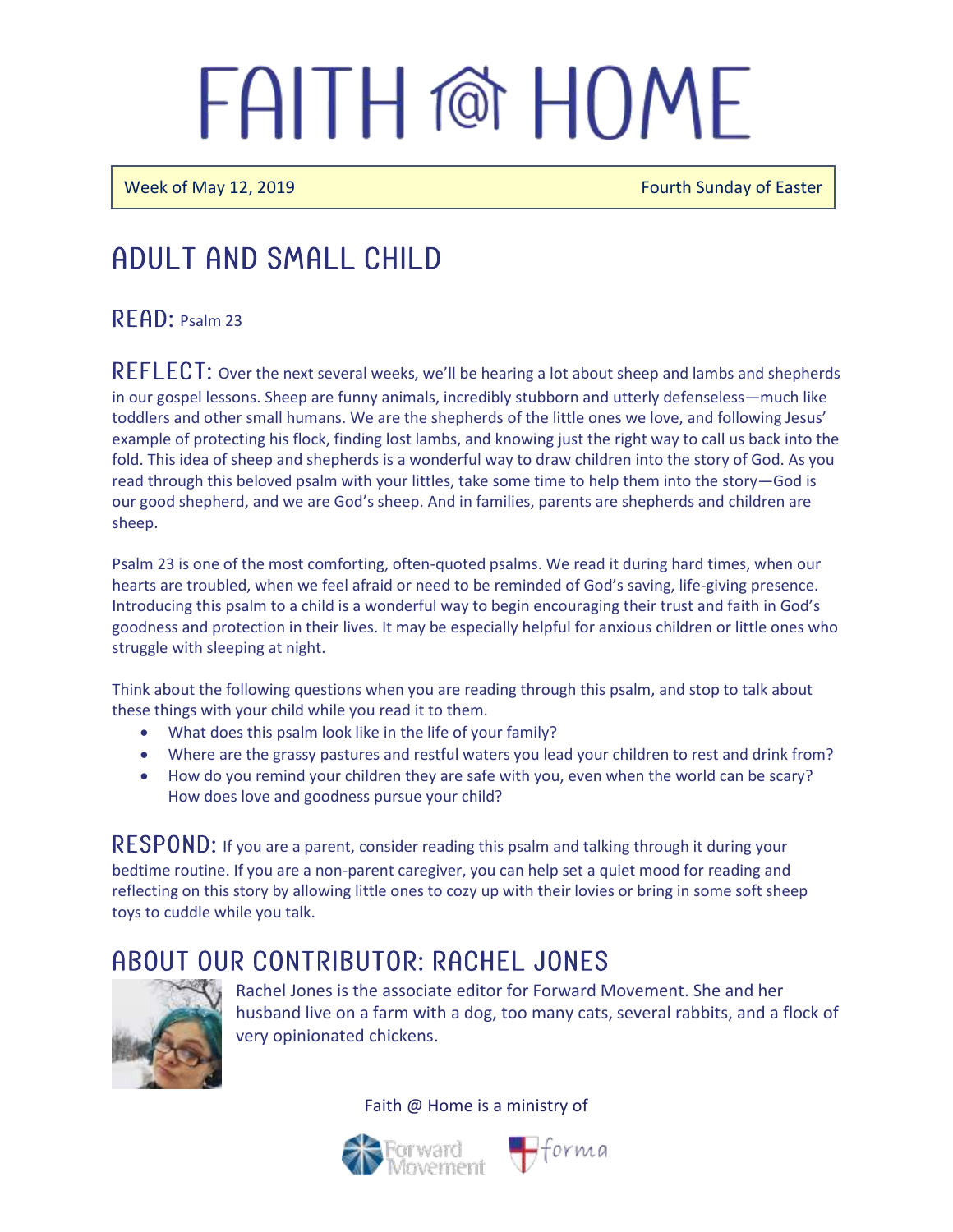Ī

 $\overline{a}$ 

Week of May 12, 2019 **Fourth Sunday of Easter** 

## Adult and elementary

READ: Revelation 7:9-17

REFLECT: Have you ever been to an amusement park? Or a carnival? Or the zoo? If you have, you will most likely see many different people! I didn't mention school even though I know that there are many children at your school. I only mentioned places where you can have nonstop fun. Our reading depicts a multitude or, a great number of people praising and worshipping God. People from all over the world can have nonstop fun praising God our Creator.

RESPOND: When you are playing, do you feel a sense of joy and wonder? Practice feeling that same joy and wonder when you are at church.

### A BOUT OUR CONTRIBUTOR: IMANI DRISKELL



Imani Driskell is the Director of Children's, Youth, and Family Ministries at St. Michael's-in-the-Hills Episcopal Church in Toledo, Ohio. Imani was born and raised in Brooklyn, New York and is a bagel and pizza enthusiast. She enjoys learning, teaching and speaking about Faith Formation. Her favorite novel is *The Living is Easy* by Dorothy West.



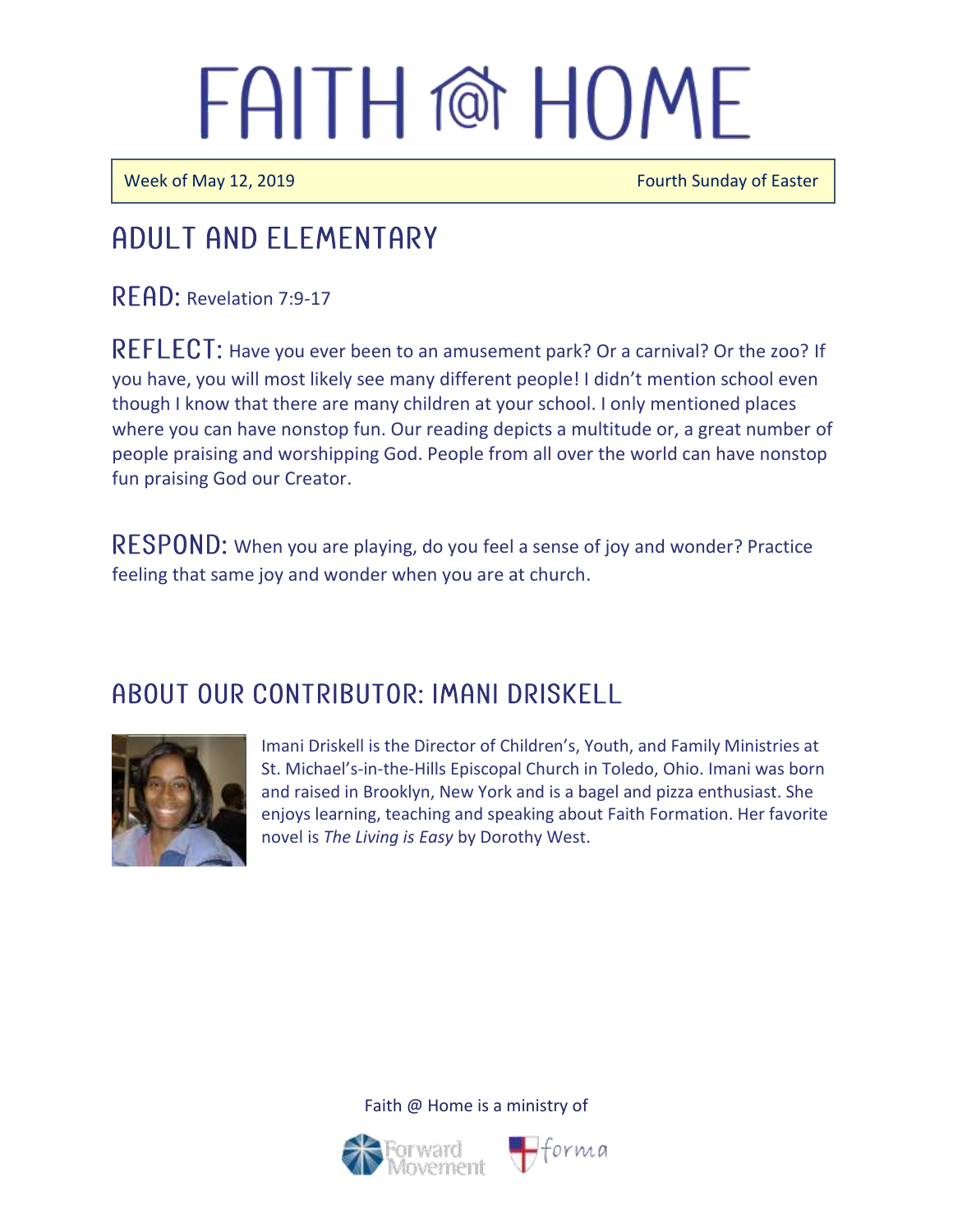Week of May 12, 2019 **Fourth Sunday of Easter** 

### Adult and youth

 $R$  FAD: Psalm 23

REFLECT: Many of us have grown up memorizing Psalm 23; it's a scripture we hear often in church, but have we truly learned the meaning behind Psalm 23 and how we can apply it to our life? The essence of Psalm 23 is finding rest in Christ in the midst of chaos. It's a reminder that no matter what obstacles stand in our way, Christ is with us. He is there to bring peace to our weary souls. He is there to bring us joy in the midst of sorrow. He is there to lead us through valleys and the darkest places. There is no place of pain or despair in your life that Christ can't reach. There is no amount of shame or mistakes that you've made that can keep you from His mercy and love. The rest and love David speaks of in Psalm 23 is accessible to all of us.

RESPOND: Write down Psalm 23 in your journal or somewhere you can see it daily, and then write down a list of the areas of life you'd like to find rest in (these areas could be school, work, family, etc.)

### A BOUT OUR CONTRIBUTOR: FAITTH BROOKS



Faitth is the Communication and Programming Director for Legacy Collective. She engages in community organizing and activism. Her passion makes her a relentless spokesperson for racial reconciliation. She is a social media strategist and blogger who writes at **Faitthbrooks.com**.